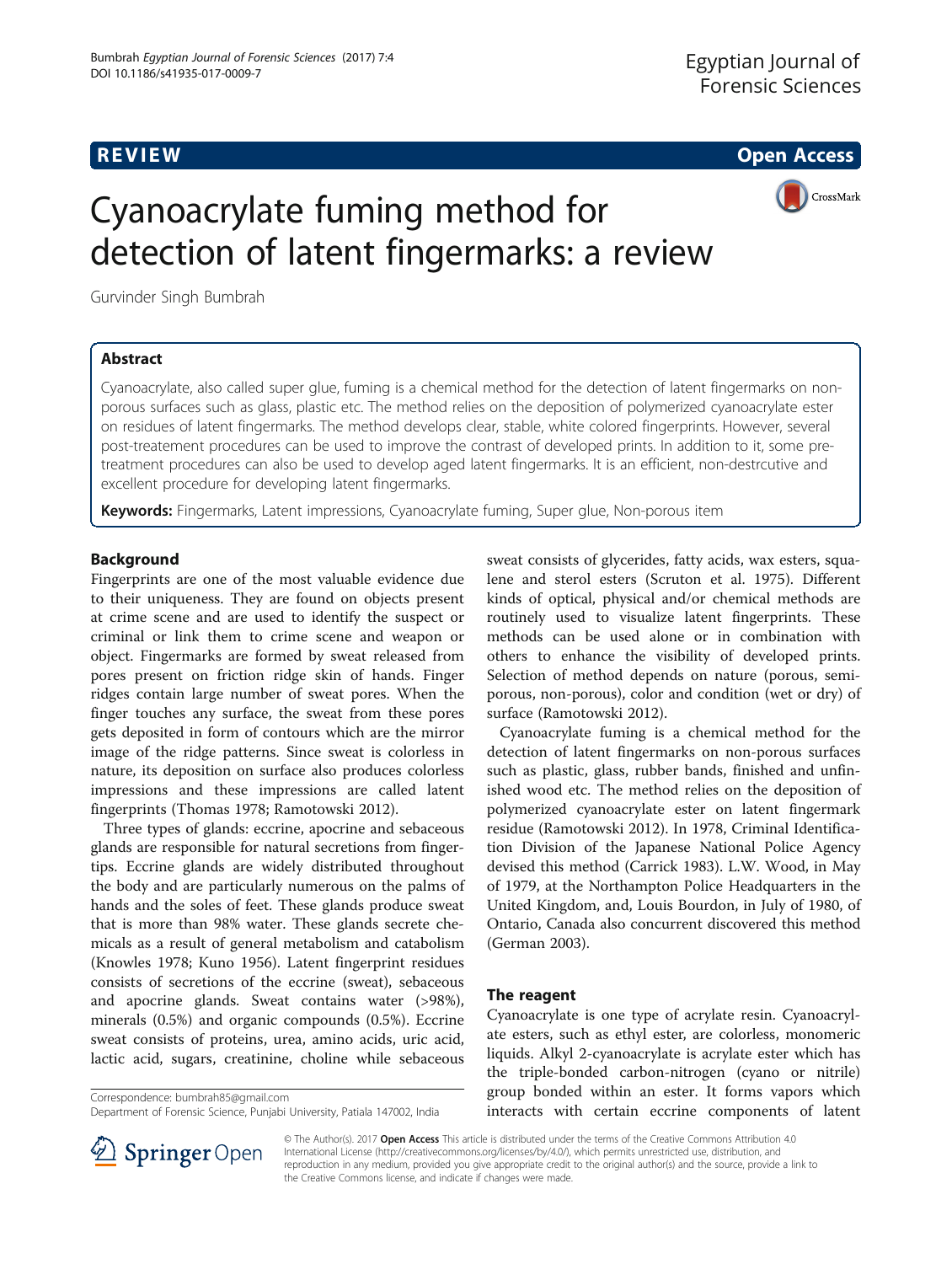fingermark residues and gets polymerized and imparts a white color to them. This hard, white polymer is known as polycyanoacrylate (Ramotowski [2012](#page-7-0)). Figures 1 and 2 present the chemical structures of ethyl cyanoacrylate and polymerized ethyl cyanoacrylate. The chemistry of cyanoacrylate polymerization process is well known (Woods et al. [1989](#page-7-0)). It is essentially an anionic polymerization that is initiated by a variety of basic compounds. The cyanoacrylate monomers possess electronegative groups which function through strong inductive effects. Strong electromeric (−E) effects of both the nitrile (−CN) and alkoxycarbonyl (−COOR) groups is responsible for the sensitivity of the alkyl-2-cyanoacrylates to weak bases. The pure monomeric cyanoacrylates undergo autopolymerization in vapor states. The monomers also undergo polymerization induced by free radicals. Successful inhibition of polymerization of alkyl-2-cyanoacrylates depends on the ability of the inhibitor to retard polymerization reaction (Ramotowski [2012](#page-7-0)). Figure 3 presents the polymerization of ethyl cyanoacrylate in the presence of water (weak base). The reaction of cyanoacrylates with latent print residue is considerably more complicated and less well understood. Variety of initiator compounds includes lactic acid, ammonia, acetic acid, amines, alcohols, amino acids, alkanes and proteins (Czekanski et al. [2006;](#page-6-0) Wargacki et al. [2007](#page-7-0); Wargacki et al. [2008\)](#page-7-0).

#### Methodology

Cyanoacrylate, fuming tank, cabinet or other suitable container with a proper ventilation system are the equipment and materials required for processing articles bearing latent fingermarks (Ramotowski [2012\)](#page-7-0).

#### Test procedure

Latent fingerprints can be developed on and non-porous surfaces by following sequence of steps:





- Place the articles bearing latent fingermarks into the cabinet. Their surfaces should be exposed to the cyanoacrylate fumes.
- Place few drops of liquid cyanoacrylate into a small porcelain dish and place the dish into the fuming cabinet.
- Allow the items to be exposed to the fumes until whitish-colored fingerprint patterns appear (Ramotowski [2012\)](#page-7-0).

Different methods have been reported for the processing of developing latent fingermarks using cyanoacrylate fuming. Simple homemade system consisting of a chamber, such as a glass aquarium, can be used to develop cyanoacrylate vapors by suitable heat source like hot plate, heater etc. and fumed the articles bearing latent impression at minimal cost. Articles to be processed are suspended in chamber and small amount of liquid cyanoacrylate is heated to around 80 to 100 °C to produce sufficient vapor. A container of water must also be placed in the tank to provide sufficient humidity for the development of prints. Low humidity causes the appearance of weakly developed prints with poor contrast. Development process should be regularly inspected to avoid over-development. Temperature control, proper

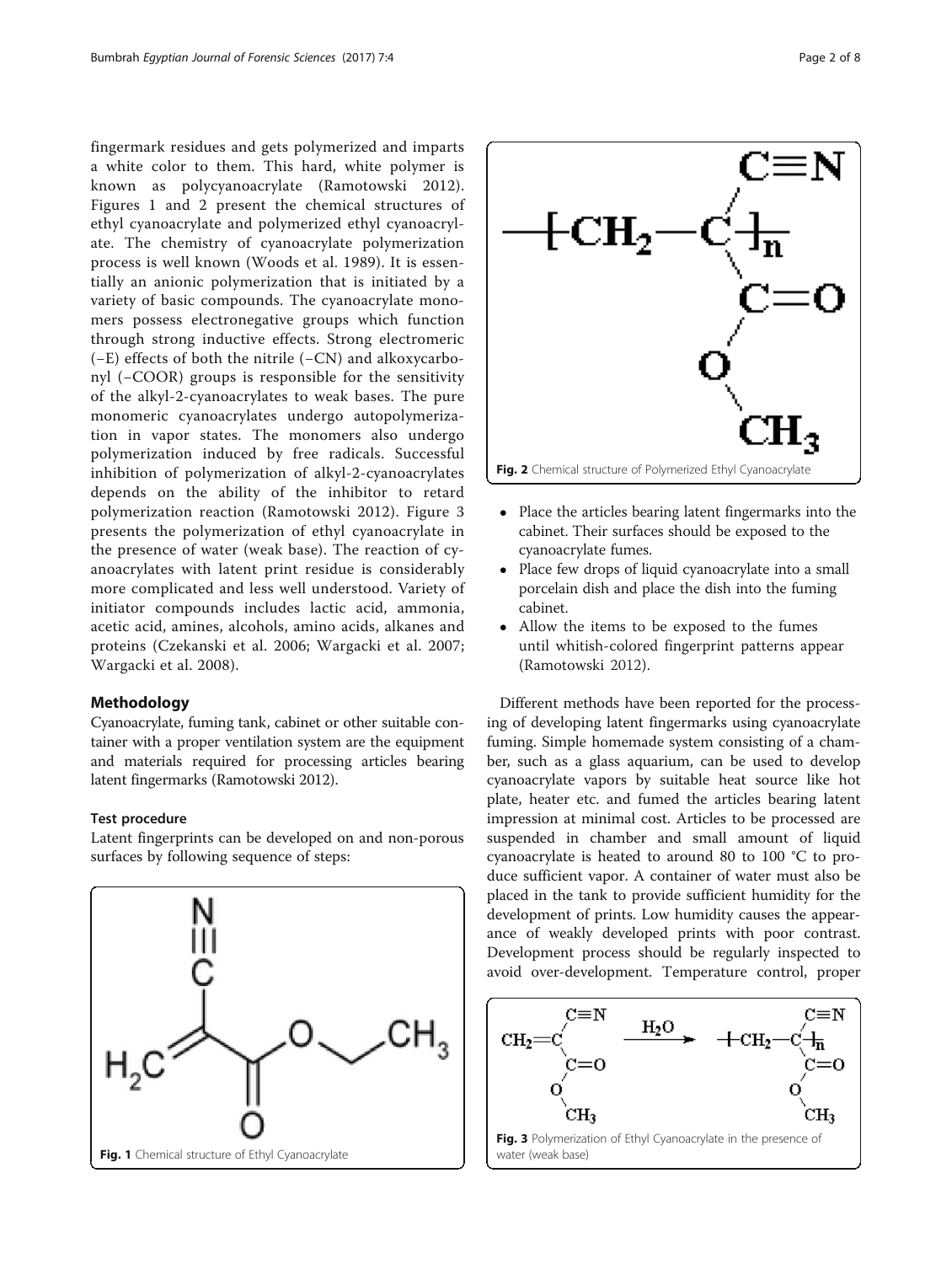vapor circulation and automatic removal of the cyanoacrylate vapor are some of the added advantages of commercial fuming chamber over home-made chamber. Some systems also have humidity control (Champod et al. [2004](#page-6-0)). Stokes and Brennan [\(1995\)](#page-7-0) developed a reliable, robust and easy to use free standing cabinet for the automatic development of latent fingermarks using cyanoacrylate fuming. Some authors used cyanoacrylate treated neutral filter paper to develop latent fingermarks on cadavers, living skin, currency, kraft paper, leather, wood and silk fabric. The neutral filter paper was brushed or sprayed with cyanoacrylate ester or cyanoacrylate ether solution allowed to dry for several minutes. The treated paper was then put on the surface bearing latent fingermarks. This paper should be left on the surface for 5 to 60 min depending upon the nature of surface (Jian and Dao-an [1991](#page-6-0)). Almog and Gabay ([1986](#page-6-0)) used glass desiccators and polythene bag as a fuming cabinet to develop latent fingermarks on different kinds of porous surfaces using cyanoacrylate fuming method.

It was observed that relative humidity and long term storage of latent fingermarks prior to processing had negligible effect on the quality of cyanoacrylate developed fingerprints on polypropylene foils (Schwarz and Hermanowski [2012\)](#page-7-0). In contrast to this, other authors observed that relative humidity during cyanoacrylate fuming effects the quality of developed prints and microstructure of the polycyanoacrylate. However, relative humidity has less influence on sebaceous marks (Paine et al. [2011](#page-7-0)). Kendall observed that several hours to several days may take place to develop latent fingermarks using super glue fuming (Kendall [1982](#page-6-0)). However, heating of cyanoacrylate reduces the time required to develop latent fingermarks (Olenik [1984](#page-6-0)). Overheating of cyanoacrylate ester should be avoided as it produces toxic hydrogen cyanide, if heated above approximately 220 °C (Mock [1985;](#page-6-0) Masters [2002](#page-6-0)). Kendall and Rehn ([1983](#page-6-0)) observed that polymerization of cyanoacrylate reduces the time required to develop latent fingermarks. Pires and Springer ([2016](#page-7-0)) observed that aluminum did not retard the polymerization of cyanoacrylate prior to vaporization. However, in contrast to this, some studies reported that aluminum acts as a polymerization retardant in developing latent fingermarks using cyanoacrylate fuming method (Olenik [1984;](#page-6-0) Olenik [1983](#page-6-0); Lewis et al. [2001](#page-6-0); Tuthill [1982\)](#page-7-0).

#### Evaluation of cyanoacrylate fuming method

Bentolila et al. [\(2013\)](#page-6-0) synthesized and used fluorescent monomers in cyanoacrylate fuming method for developing latent fingermarks on glass surface. Casault et al. ([2017](#page-6-0)) compared different cyanoacrylates (methyl, ethyl, n-butyl and 2-octyl) for developing latent fingermarks

on glass, plastic and metal surfaces. The use of methyl cyanoacrylate for the development of fresh and aged latent fingermarks on glass and plastic while n-butyl cyanoacrylate for plastic surface was recommended. They observed that composition of latent fingermark residue effect the polymer structure. Tahtouh et al. [\(2011\)](#page-7-0) compared different alkyl 2-cyanoacrylate monomers (alkyl = 1-cyanoethyl, 2-cyanoethyl, trideuteromethyl and pentadeuteroethyl) for the development of latent fingermarks on wide range of semi-porous and non-porous surfaces and observed that 1-cyanoethyl 2-cyanoacrylate monomer gave the best results even on difficult surfaces like white opaque and fluorescent acrylic sheets and polymer banknotes printed with intaglio ink.

Cyanoacrylate fuming method was used to develop latent fingerprints on bullet casings by Babin ([2010](#page-6-0)). Fieldhouse ([2011](#page-6-0)) suggested the use of cyanoacrylate fuming method for developing both fresh and aged latent fingerprints on smooth and textured plastics. Amata et al. [\(2015\)](#page-6-0) reported a case in which cyanoacrylate fuming method was used to develop latent fingermarks on the trigger of firearm. In another study, the use of cyanoacrylate fuming method was suggested to develop latent fingermarks on the duct tape (Olenik [1984](#page-6-0)). Tissier et al. [\(1999\)](#page-7-0) reported a case in which latent fingermarks were developed inside a vehicle by cyanoacrylate fuming method. Vapors of cyanoacrylate were fed into car through a hose and car itself acts as a fumigation chamber. Matthias [\(2016](#page-6-0)) used cyanoacrylate fuming method to develop latent fingermarks on both adhesive and non-adhesive sides of different kinds of tapes (black electrical tape, packaging tape, grey duct tape, masking tape) which were previously treated with Un-Du liquid. It was observed that use of Un-Du liquid did not affect the quality of developed prints and also did not interfere in processing of items with cyanoacrylate fuming method. Lam et al. ([2014](#page-6-0)) recommended the sequential processing with cyanoacrylate fuming, vacuum metal deposition and fluorescent dye staining to develop latent fingermarks on Canadian polymer banknotes. They suggested the immediate processing of banknotes with cyanoacrylate fuming in order to minimize the print degradation. In another study, Lam [\(2014](#page-6-0)) recommended the use of oblique light to examine and photograph cyanoacrylate developed fingerprints on Canadian polymer banknotes.

Trapecar and Balazic ([2007](#page-7-0)) observed no significant difference in quality of developed prints on dead and live human skin by cyanoacrylate fuming method. However, they suggested the use of Swedish black powder and Ruthenium Tetroxide (RTX) over cyanoacrylate fuming method for developing latent fingermarks on live and dead skin. Midkiff and Codell [\(1995\)](#page-6-0) observed that thickness, type and consistency of adhesive affect the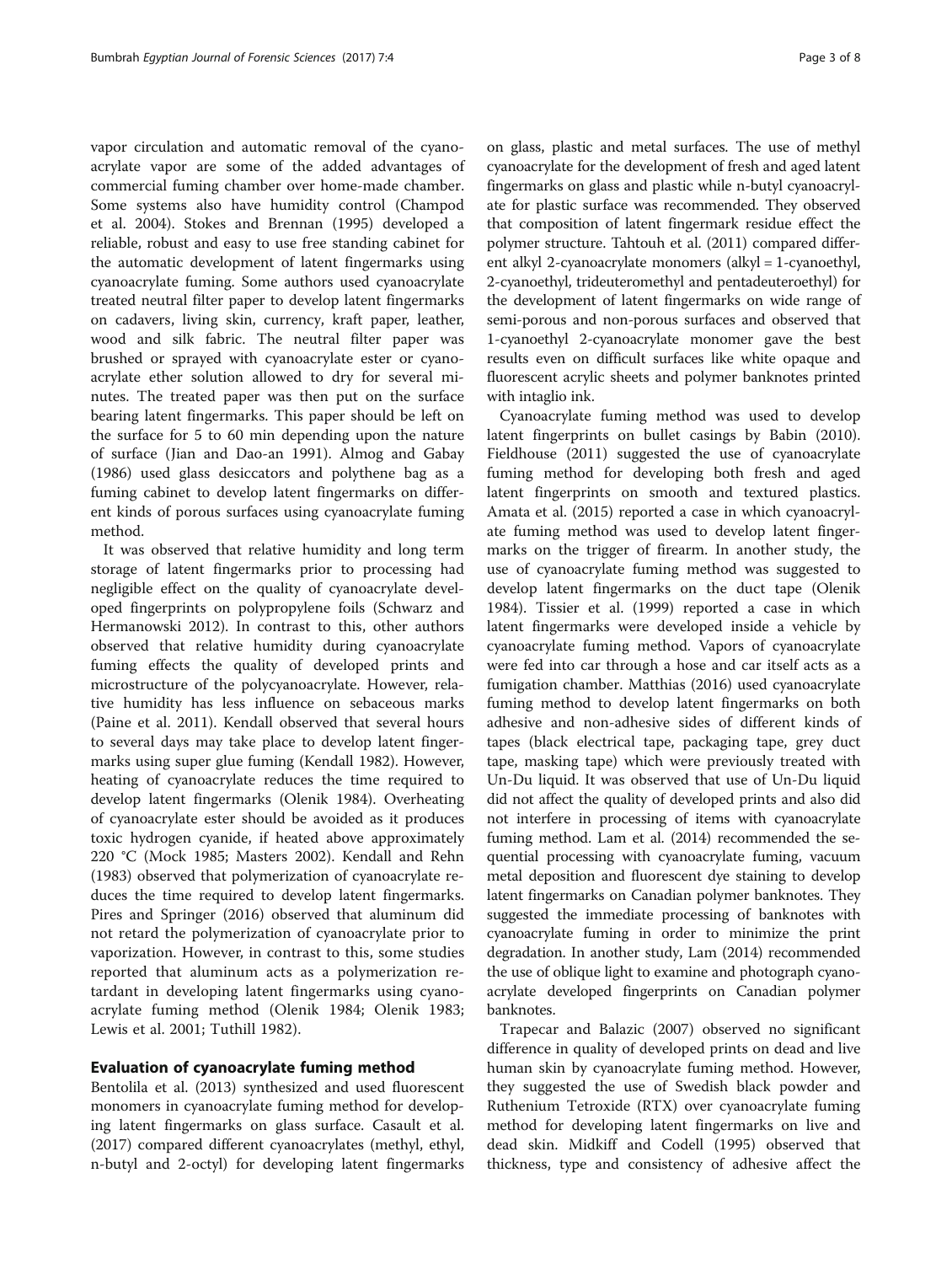quality of cyanoacrylate-fumed developed fingermarks. A novel luminescent cyanoacrylate such as lumicyano was used to develop latent fingerprints on glass and a number of semiporous and nonporous surfaces in a single processing step without any further treatment (Prete et al. [2013](#page-7-0)). One-step fluorescent cyanoacrylate fuming method was used to develop high-quality fluorescent prints on a wide range of nonporous surfaces including trash bags, sandwich bags, sheet protectors, bubble wrap and textured plastic. Authors observed that one-step fluorescent cyanoacrylate fuming method was more sensitive towards sebaceous prints than eccrine prints due to presence of high concentration of initiators in the former one (Hahn and Ramotowski [2012](#page-6-0)).

#### Pre-treatment procedures

With the passage of time, natural dehydration occurs in latent fingermark deposit. Development of these latent fingermarks is difficult due to their exposure to harsh environmental conditions such as low humidity, UV light, or heat. Several pretreatment methods intended to reintroduce moisture to dehydrated fingermarks have been reported. These methods include exposure to acetic acid vapor, ammonia vapor and heated water vapor. Pre-exposure to UV and X-ray radiations was suggested for developing age-degraded latent fingermarks on glass by cyanoacrylate fuming method (Ristova et al. [2016\)](#page-7-0). Pretreatment with vapors of ammonia (a weak base) was also suggested to reintroduce the moisture in dry latent fingermarks and thus improve the results of cyanoacrylate fuming on aged latent fingermarks (McLaren et al. [2010;](#page-6-0) Burns et al. [1998](#page-6-0)). Pre-treatment with valine-based and red fluorescent powders were suggested to develop aged latent fingerprints on black polyvinyl chloride by cyanoacrylate fuming method. It was observed that degradation of latent fingermarks depends on moisture (Nixon et al. [2013](#page-6-0)). The use of 10% w/v methylamine solution over dimethylamine, ethylamine and trimethylamine was suggested as an effective pretreatment solution to develop dry, depleted and aged latent fingermarks on a wide range of surfaces including polyethylene. They observed that pretreatment of aged latent fingermarks with  $10\%$  w/v methylamine solution improves the polymerization of cyanoacrylate (McLaren et al. [2010;](#page-6-0) Montgomery et al. [2012\)](#page-6-0). Steele et al. ([2012\)](#page-7-0) observed that pre-cooling of non-porous (glass, copper, zinc-steel alloy) items prior to cyanoacrylate fuming significantly increases the detection sensitivity of developed prints due to the increased deposition of cyanoacrylate on latent fingermark residues which resulted due to modification in pseudo-crystalline structure of polymer. The process also increases the adherence of dye staining during post-treatment of cyanoacrylate developed fingerprints. Bouwmeester et al. ([2016\)](#page-6-0) suggested that lumicyano can be used in place of conventional

cyanoacrylate as a preparatory (or pretreatment) step to develop latent fingermarks in blood on black polypropene sheet with SPR- W (small particle reagent white) and acid yellow 7. They observed that different processing methods did not affect the DNA recovery. Photography of developed fingermarks on the same day of their development was also advised.

#### Post-treatment procedures

The cyanoacrylate-developed print may be further enhanced by dusting with regular or magnetic fingerprint powder (Ramotowski [2012\)](#page-7-0). The cyanoacrylate developed fingerprints can further be enhanced by using Rhodamine 6G (Jian and Dao-an [1991](#page-6-0)). Morris ([1992](#page-6-0)) suggested the use of basic yellow 40 in place of gentian violet for enhancing cyanoacrylate-fumed fingermarks on adhesive side of tape. Isaac ([1993](#page-6-0)) used rhodamine 6G for enhancing cyanoacrylate-fumed fingermarks on different kinds of self-adhesive tapes. Kobus et al. ([1983](#page-6-0)) suggested the use of gentian violet and coumarin 540 to enhance the quality of cyanoacrylate developed prints on polyethylene and aluminium foil respectively. Chesher et al. ([1992\)](#page-6-0) used acid fuchsin, Nile blue A, safranin bluish and Rit® fabric dye in combination with OMNIPRINT<sup>TM</sup> 1000 alternate light source to enhance the quality of cyanoacrylate developed prints on white polyethylene dinner plate. Post-treatment with vapors of p-dimethylaminobenzaldehyde was suggested to improve the quality of cyanoacrylate-fumed latent fingerprints on solventsensitive surfaces such as oil marker writings and materials with rough surfaces such as unglazed earthenware (Takatsu et al. [2012](#page-7-0)). The use of RAY (Rhodamine, Ardrox, Basic Yellow) dye stain, gentian violet and alternate powder was suggested for enhancing the quality of cyanoacrylate-developed fingerprints on the adhesive side of various kinds of tapes. Processing of cyanoacrylate fumed prints with gentian violet, followed by alternate powder and finally with RAY dye stain was suggested as best processing sequence to enhance the quality of developed prints (Wilson [2010\)](#page-7-0). Chadwick et al. ([2014\)](#page-6-0) observed that staining of Polycyano UV processed marks with rhodamine 6G significantly improves its performance on aluminium, glass and polyethylene bags. The use of sublimating dyes such as 1-amino-2-phenoxy-4-hydroxyanthraquinone and 1,4-bis-(ethylamino)-anthraquinone was suggested to enhance the quality of cyanoacrylate developed (fresh and aged upto 2 months) prints on plastics, metals and glass surfaces. The particles of dyes adhere to polymerized cyanoacrylate and provide red purple or blue color to it (Morimoto et al. [1998\)](#page-6-0). Lock et al. ([1995](#page-6-0)) suggested the use of europium thenoyltrifluoroacetone orthophenanthroline (EuTTAPhen) complex for enhancing the quality of cyanoacrylate-developed prints. Olenik [\(2015](#page-6-0)) described a procedure to develop latent fingermarks on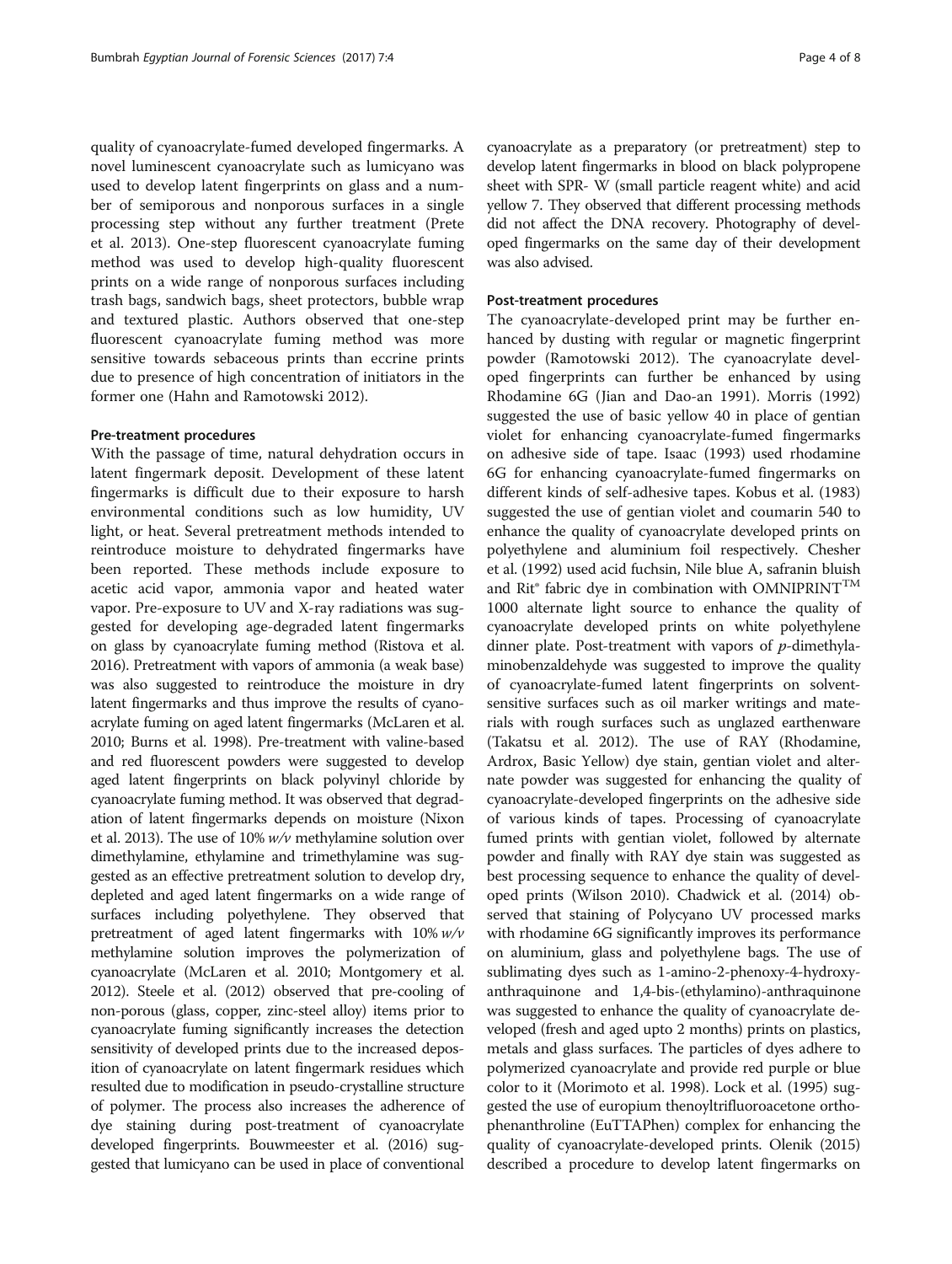smooth and adhesive sides of duct tape and other plastic tapes, including black electrical tape using cyanoacrylate fuming followed by dyeing with basic yellow 40. The procedure involves the fuming of tape with cyanoacrylate vapors followed by application of basic yellow 40. After dyeing, tape is rinsed under running tap water, followed by drying and visualized with orange or yellow goggles under blue light as well as under forensic light source in the range of 415 to 485 nm. Menzel et al. [\(1983\)](#page-6-0) observed that application of post-treatment procedures (dusting, staining and ninhydrin/zinc chloride) to cyanoacrylate developed prints significantly improves the detectibility of latent prints. They suggested the use to ultraviolet and blue-green argon-ion laser together with fluorescent powder dusting, fluorescent dye staining and ninhydrin/zinc chloride post-processing of cyanoacrylate developed prints. Sonnex et al. ([2016](#page-7-0)) used cyanoacrylate fuming followed by Infrared spectral mapping for visualization and enhancement of latent fingermarks on smooth, shiny fabrics such as silk, nylon and polyester, of different colors and patterns. However, due to the presence of carbonyl functional group in cotton and polycotton and their absorbency to latent fingermark residues, these fabrics gave poor results. Stoltzfus and Rebane ([2016](#page-7-0)) used NIR twophoton induced fluorescence imaging technique to image cyanoacrylate processed fingermarks on highly-reflective substrates. Chadwick et al. ([2011\)](#page-6-0) suggested the use of styryl 11, a laser dye, over rhodamine 6G for the enhancement of cyanoacrylate-developed fingermarks in nearinfrared region. The luminescence emission intensity of STaR 11, combination of styryl 11 and rhodamine 6G, was better than styryl 11 and rhodamine 6G individually and could be used for enhancing the visualization of cyanoacrylate-developed fingermarks on multicolored glossy cardboard in visible and near-infrared regions.

#### Comparative studies

Fraser et al. [\(2014](#page-6-0)) suggested the use of vaccum metal deposition (gold and zinc) over cyanoacrylate fuming method for developing latent fingermarks on different kinds of fabrics such as nylon, polyester, cotton and polycotton as it produced greater ridge detail and more effective than latter one. Dominick and Laing ([2011](#page-6-0)) suggested the use of cyanoacrylate fuming followed by gun blue followed by brilliant yellow 40 dye staining and cyanoacrylate fuming followed by palladium deposition over cyanoacrylate fuming followed by brilliant yellow 40 dye staining, cyanoacrylate fuming followed by gun blue, powder suspension and palladium suspension for developing latent fingermarks on unfired brass cartridge cases. They suggested that incorporation of a specific metal treatment into well established reported nonporous fingermark enhancement technique increases the yield of potentially identifiable fingermarks.

Farrugia et al. ([2015\)](#page-6-0) suggested the use of atmospheric/humidity fuming process over vacuum fuming process for both two-step and one-step cyanoacrylate fuming for developing latent fingermarks on plastic carrier bags. They also compared two-step cyanoacrylate fuming using basic yellow 40 (LCA4% $\rightarrow$  LCA4% $\rightarrow$ BY40) and a one-step fluorescent cyanoacrylate fuming using Lumicyano and observed that two-step process gave better quality prints than one-step process under vacuum conditions. They also observed that increase in amount of Lumicyano 4% cyanoacrylate and fuming time gave lower detection rate than double process with Lumicyano 4%. However, double process with conventional cyanoacrylate did not improve the detection rate. In another study, Farrugia et al. [\(2014a](#page-6-0)) advocate the use of Lumicyano™ (one-step fluorescent cyanoacrylate product) followed by basic yellow 40 dyeing  $(LCA1\% \rightarrow$ BY40) over cyanoacrylate fuming followed by basic yellow 40 dyeing  $(CA \rightarrow BY40)$  and powder suspensions for developing latent fingermarks on plastic carrier bags as its use is easy, safe and fast requiring no drying or dyeing process without compromising the quality of developed prints. Farrugia et al. [\(2014b](#page-6-0)) suggested the use of Lumicyano solution (LCA solution  $\rightarrow$  BY40) and Lumicyano powder (LCA powder  $\rightarrow$  BY40) for developing latent fingermarks on different kinds of semiporous substrates such as, junk mail, magazines, cardboard packaging. Four percent Lumicyano  $\rightarrow$  BY40 in place of solvent black 3 and iron-oxide powder suspensions was also suggested to develop greasy fingermarks on semiporous surfaces. Payne et al. ([2014](#page-7-0)) observed that sebaceous prints on bass surface degrade more quickly in light than in dark. They suggested that silver electroless deposition (SED) is a suitable alternative method to cyanoacrylate fuming method for development of latent fingermarks on brass surfaces except for metals which are coated in a lacquer. Snyder ([2009](#page-7-0)) suggested the use of Sudan black over magnetic powder, ninhydrin, physical developer, cyanoacrylate with Sudan black, cyanoacrylate with ninhydrin and cyanoacrylate with physical developer to develop latent fingermarks in petroleum jelly. Boateng et al. ([2016](#page-6-0)) used ABC dry fire extinguisher powder to develop latent fingermarks on heated and unheated tile, metal and glass surfaces. They compared fire extinguisher powder method with fluorescent powder, magnetic powder, granular white or black powder and cyanoacrylate → rhodamine methods and observed that quality of prints developed with fire extinguisher powder is comparable to prints developed by these methods on both heated and unheated surfaces. They suggested that fire extinguisher powder binds to metal ions present in latent fingermark residues.

Edmiston and Johnson ([2009\)](#page-6-0) suggested the use of cyanoacrylate  $\rightarrow$  powder  $\rightarrow$  acidified hydrogen peroxide  $\rightarrow$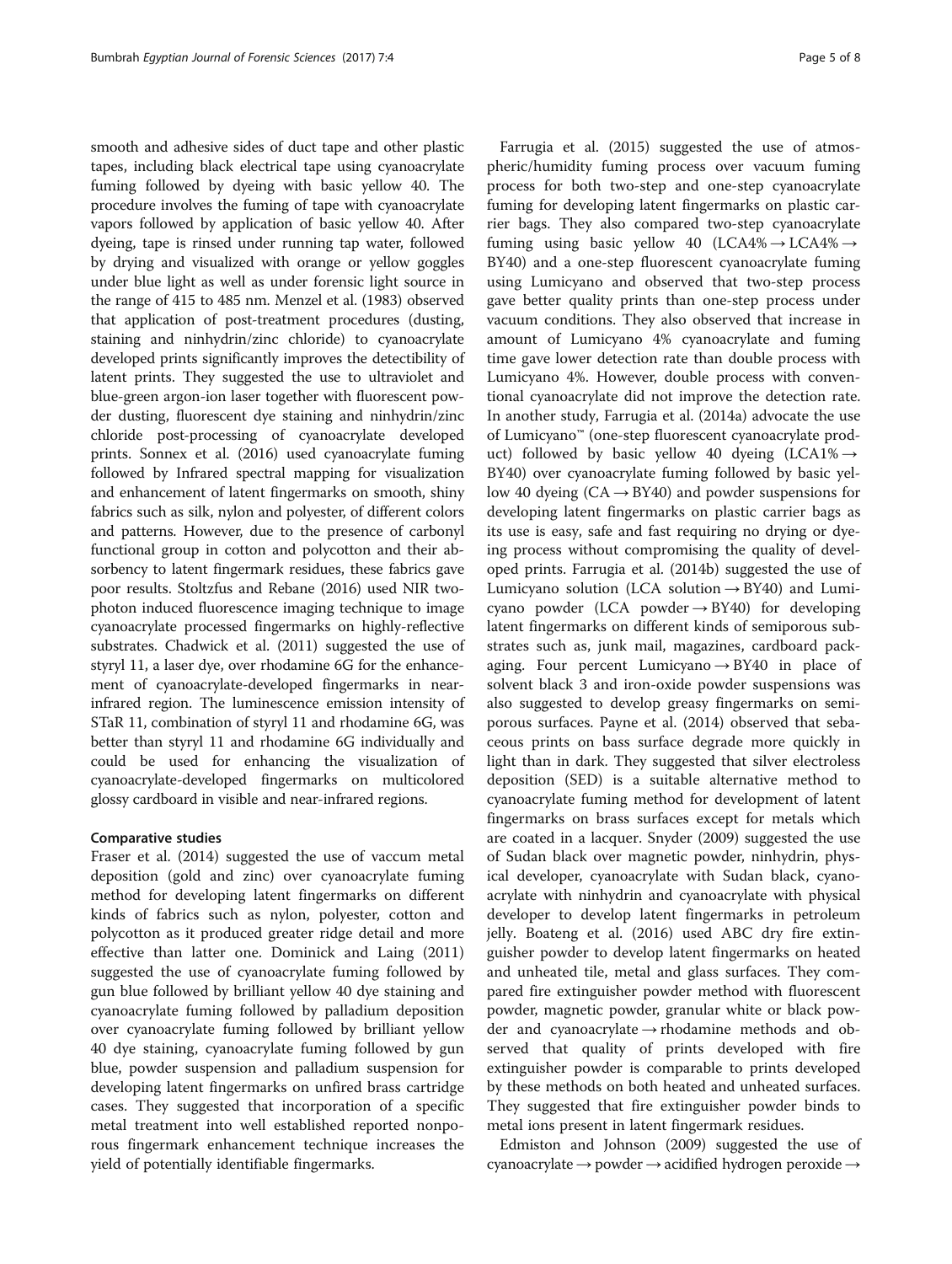rhodamine 6G sequence for developing latent fingermarks on brass casings. However, the sequence consisting of cyanoacrylate → rhodamine  $6G \rightarrow$  acidified hydrogen  $peroxide \rightarrow powder$  was suggested to develop latent fingermarks on nickel casings and shotgun shells. Girelli et al. [\(2015](#page-6-0)) observed that cyanoacrylate fuming, gun blue and basic yellow 40 gave better quality prints than powder dusting (regular and magnetic powder) and acidified hydrogen peroxide solutions. They suggested the sequential application of cyanoacrylate, gun blue and basic yellow 40 for developing latent fingermarks on fired and unfired cartridge cases. They also observed that firing process significantly effects amount of latent deposit and thereby quality of developed prints.

Scott ([2009](#page-7-0)) observed that treatment of adhesive side of some items (latex and nitrile gloves, duct, masking and scotch tape) with cyanoacrylate fuming causes interference with subsequent powder suspension processing. He suggested that these items should not be processed with cyanoacrylate fumes before powder suspension processing. Pleckaitis ([2007\)](#page-7-0) observed that treatment of inner surface of latex and nitrile gloves with cyanoacrylate fumes causes interferences with subsequent further processing.

#### Effect of cyanoacrylate fuming on the detection of drugs of abuse and composition of latent fingermark residues

Day et al. ([2004](#page-6-0)) observed that cyanoacrylate fuming process did not cause any interference in the detection of drugs of abuse (codeine phosphate, cocaine hydrochloride, amphetamine sulphate, barbital and nitrazepam) and potential adulterants (caffeine, aspirin, paracetamol, starch and talc) by Raman spectroscopy. Raman bands due to cyanoacrylate polymer were present but their presence did not cause any difficulty in establishing the identity of these drugs in even in the presence of adulterants. Sundar and Rowell ([2014\)](#page-7-0) identify drugs of abuse (cocaine and methadone) and therapeutic drugs (aspirin, caffeine and paracetamol) by Surface Assisted Laser Desorption Ionisation Time of Flight Mass Spectrometry (SALDI-TOFMS) or Matrix Assisted Laser Desorption Ionisation TOF-MS (MALDI-TOF-MS). They observed that exposure of cyanoacrylate developed prints to acetone vapor makes physical transfer of prints to lifting tape in easy and simple manner. Koenig et al. [\(2011\)](#page-6-0) observed no significant effect of cyanoacrylate fuming method on the initial composition of latent fingermark residues.

#### Effect of temperature on cyanoacrylate fuming

Deans ([2006\)](#page-6-0) used cyanoacrylate fuming method to develop latent fingermarks on items exposed to temperatures of around 500 °C. Gardner et al. ([2016](#page-6-0)) suggested the use of black magnetic powder and cyanoacrylate fuming followed by Brilliant Yellow 40 staining to develop latent fingermarks on items recovered from fire. Sanders ([2011](#page-7-0)) observed that cyanoacrylate fuming method is less effective in developing latent fingermarks on explosive devices containing smokeless powder.

#### Effect of water on cyanoacrylate fuming

Soltyszewski et al. [\(2007\)](#page-7-0) suggested the use of ferromagnetic powder and cyanoacrylate fuming methods over aluminium powder to develop fresh and aged (up to six weeks) latent fingermarks on glass recovered from water. Trapecar ([2012](#page-7-0)) suggested the use of cyanoacrylate fuming over silver special powder and small particle reagent (black and white) to develop fresh and aged (168 h old) latent fingermarks on glass and burnished metal surfaces submerged in stagnant water.

#### Effect of cyanoacrylate fuming on the DNA analysis

Bille et al. [\(2009\)](#page-6-0) observed that cyanoacrylate fuming did not cause any interference in recovery and subsequent DNA analysis from biological materials extracted from fragments of post blast pipe bomb. However, cyanoacrylate fuming significantly effects the amplification of DNA depending on the extraction methods. The effect of cyanoacrylate fuming on genetic typing is negligible when DNA is extracted using Invisorb kit. It also affects the PCR products (Wurmb et al. [2001](#page-7-0)). Bhoelai et al. ([2011\)](#page-6-0) recovered a partial DNA profile after processing latent fingermarks with cyanoacrylate fuming. Shipp et al. [\(1993\)](#page-7-0) reported that cyanoacrylate fuming had no effect on either the amount or patterning of DNA extracted from human bloodstains.

#### Conclusion

Cyanoacrylate fuming is a chemical method for development of latent fingermarks on non-porous surfaces. Although it is a time consuming and laborious method yet its versatility and efficiency towards developing latent fingermarks on wide range of non-porous surfaces cannot be ignored. It develops stable white colored fingerprints. The quality of developed prints can be improved by subsequent powdering and/or staining procedures. It is an efficient, non-destrcutive and excellent procedure for developing latent fingermarks.

#### Funding

None.

#### Competing interests

The author declares that there are no competing interests.

#### Publisher's Note

Springer Nature remains neutral with regard to jurisdictional claims in published maps and institutional affiliations.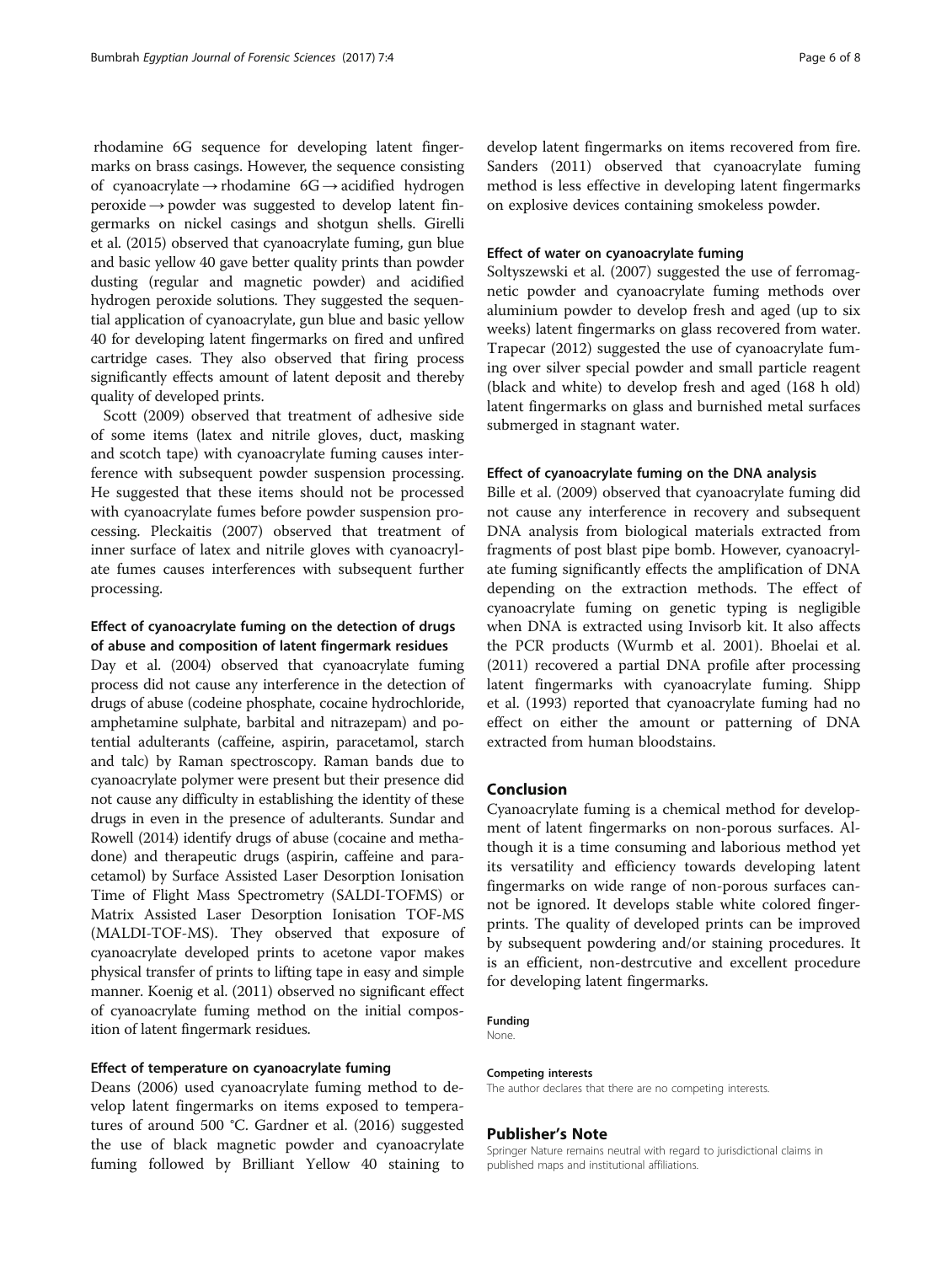#### <span id="page-6-0"></span>Received: 4 May 2017 Accepted: 15 June 2017 Published online: 18 July 2017

#### References

- Almog J, Gabay A (1986) A modified superglue® technique the use of polycyanoacrylate for fingerprint development. J Forensic Sci 31(1):250–3
- Amata B, Aprea GM, Chiuri A, Zampa F (2015) Fingerprint on trigger: a real case. Forensic Sci Int 253:e25–7
- Babin B (2010) Fingertips: development of friction ridges on a 9 mm bullet casing. Identification Canada 33:103–6
- Bentolila A, Totre J, Zozulia I, Levin-Elad M, Domb AJ (2013) Fluorescent cyanoacrylate monomers and polymers for fingermark development. Macromolecules 46:4822–8
- Bhoelai B, de Jong BJ, de Puit M, Sijen T (2011) Effect of common fingerprint detection techniques on subsequent STR profiling. Forensic Sci Int: Genetics Sup Ser 3(1):e429–30
- Bille TW, Cromartie C, Farr M (2009) Effects of cyanoacrylate fuming, time after recovery, and location of biological material on the recovery and analysis of DNA from post-blast pipe bomb fragments. J Forensic Sci 54(5):1059–67
- Boateng JO, Jasra PK, Cowper D, Jasra SK (2016) Using dry fire extinguisher to develop latent fingerprints and its comparison with other methods of fingerprint development. J Forensic Ident 66(5):395–404
- Bouwmeester M, Leegwater J, de Puit M (2016) Comparison of the reagents SPR-W and acid yellow 7 for the visualization of blood marks on a dark surface. J Forensic Ident 66(4):289–302
- Burns DT, Brown JK, Dinsmore A, Harvey KK (1998) Base-activated latent fingerprints fumed with a cyanoacrylate monomer. A quantitative study using Fourier transform Infrared spectroscopy. Anal Chim Acta 362(2–3):171–6
- Carrick M (1983) Cyanoacrylate glue fuming. Lightning Powder Company Casault P, Gilbert N, Daoust B (2017) Comparison of various alkyl cyanoacrylates for fingerprint development. Canadian Soc Forensic Sci J 50(1):1–22
- Chadwick S, Maynard P, Kirkbride P, Lennard C, Spindler X, Roux C (2011) Use of styryl 11 and STaR 11 for the luminescence enhancement of cyanoacrylatedeveloped fingermarks in the visible and near-infrared regions. J Forensic Sci 56(6):1505–13
- Chadwick S, Xiao L, Maynard P, Lennard C, Spindler X, Roux C, Polycyano UV (2014) An investigation into a one-step luminescent cyanoacrylate fuming process. Australian J Forensic Sci 46(4):471–84
- Champod C, Lennard C, Margot P, Stoilovic M (2004) Fingerprints and other ridge skin impressions. CRC Press, Boca Raton
- Chesher BK, Stone JM, Rowe WF (1992) Use of the OMNIPRINTTM 1000 alternate light source to produce fluorescence in cyanoacrylate-developed latent fingerprints stained with biological stains and commercial fabric dyes. Forensic Sci Int 57:163–8
- Czekanski P, Fasola M, Allison J (2006) A mechanistic model for the superglue fuming of latent fingerprints. J Forensic Sci 51(6):1323–8
- Day JS, Edwards HGM, Dobrowski SA, Voice AM (2004) The detection of drugs of abuse in fingerprints using Raman spectroscopy II: cyanoacrylate-fumed fingerprints. Spectrochim Acta A 60:1725–30
- Deans J (2006) Recovery of fingerprints from fire scenes and associated evidence. Sci Justice 46(3):153–68
- Dominick AJ, Laing K (2011) A comparison of six fingerprint enhancement techniques for the recovery of latent fingerprints from unfired cartridge cases. J For Ident 61(2):155–65
- Edmiston KE, Johnson J (2009) Determining an optimal sequence for chemical development of latent prints on cartridge casings and shotgun shells. J Forensic Sci 54(6):1327–31
- Farrugia KJ, Deacon P, Fraser J (2014a) Evaluation of Lumicyano™ cyanoacrylate fuming process for the development of latent fingermarks on plastic carrier bags by means of a pseudo operational comparative trial. Sci Justice 54:126–32
- Farrugia KJ, Fraser J, Calder N, Deacon P (2014b) Pseudo-operational trials of Lumicyano solution and Lumicyano powder for the detection of latent fingermarks on various substrates. J Forensic Ident 64(6):556–82
- Farrugia KJ, Fraser J, Friel L, Adams D, Attard-Montalto N, Deacon P (2015) A comparison between atmospheric/humidity and vacuum cyanoacrylate fuming of latent fingermarks. Forensic Sci Int 257:54–70
- Fieldhouse SJ (2011) An investigation into the use of a portable cyanoacrylate fuming system (SUPERfume®) and aluminum powder for the development of latent fingermarks. J Forensic Sci 56(6):1514–20
- Fraser J, Deacon P, Bleay S, Bremner DH (2014) A comparison of the use of vacuum metal deposition versus cyanoacrylate fuming for visualisation of fingermarks and grab impressions on fabrics. Sci Justice 54:133–40
- Gardner SJ, Cordingley TH, Francis SC (2016) An investigation into effective methodologies for latent fingerprint enhancement on items recovered from fire. Sci Justice 56:241–46
- German E (2003) Cyanoacrylate (Superglue) fuming tips
- Girelli CMA, Lobo BJM, Cunha AG, Freitas JCC, Emmerich FG (2015) Comparison of practical techniques to develop latent fingermarks on fired and unfired cartridge cases. Forensic Sci Int 250:17–26
- Hahn W, Ramotowski R (2012) Evaluation of a novel one-Step fluorescent cyanoacrylate fuming process for latent print visualization. J For Ident 62(3):279–98
- Isaac KL (1993) A review on detection of latent prints on self-adhesive tapes. Fingerprint Whorld 19:89–96
- Jian Z, Dao-an G (1991) A modified cyanoacrylate technique utilizing treated neutral filter paper for developing latent fingerprints. Forensic Sci Int 52:31–4
- Kendall FG (1982) Super glue fuming application for the development of latent fingerprints. Ident News 32(5):3–5
- Kendall FG, Rehn BW (1983) Rapid method of super glue® fuming application for the development of latent fingerprints. J Forensic Sci 28(3):777–80
- Knowles AM (1978) Aspects of physicochemical methods for the detection of fingerprints. J Phys E Sci Instrum 11(8):713–21
- Kobus HJ, Warrener RN, Stoilovic M (1983) Two simple staining procedures which improve the contrast and ridge detail of fingerprints developed with "Superglue" (Cyanoacrylate Ester). Forensic Sci Int 23:233–40
- Koenig A, Girod A, Weyermann C (2011) Identification of wax esters in latent print residues by gas chromatography–mass spectrometry and their potential use as aging parameters. J Forensic Ident 61(6):652–76
- Kuno Y (1956) Human Perspiration. Thomas, Springfield; Blackwell Scientific Publications, Oxford
- Lam R (2014) Recommended protocols for fingerprint detection on Canadian polymer banknotes – part 2: photography, lighting and digital enhancement techniques. J Forensic Ident 64(4):402–22
- Lam R, Wilkinson D, Tse T, Pynn B (2014) Recommended protocols for fingerprint detection on Canadian polymer banknotes – part 1: chemical development. J Forensic Ident 64(4):375–401
- Lewis LA, Smithwick RW, Devault GL, Bolinger B, Lewis SA (2001) Processes involved in the development of latent fingerprints using the cyanoacrylate fuming method. J Forensic Sci 46(2):241–6
- Lock E, Mazzella W, Margot P (1995) A new europium chelate as a fluorescent dye for cyanoacrylate pretreated fingerprints – EuTTAPhen: Europium ThenoylTrifluoroAcetone Ortho-Phenanthroline. J Forensic Sci 40(4):654–8
- Masters NE (2002) Safety for the forensic identification specialist, 2nd edn. Lightning Powder Co., Jacksonville
- Matthias G (2016) Cyanoacrylate processing of tape following the use of Un-Du. J Forensic Ident 66(5):388–94
- McLaren C, Lennard C, Stoilovic M (2010) Methylamine pretreatment of dry latent fingermarks on polyethylene for enhanced detection by cyanoacrylate fuming. J For Ident 60(2):199–222
- Menzel ER, Burt JA, Sinor TW, Tubach-Ley WB, Jordan KJ (1983) Laser detection of latent fingerprints: treatment with glue containing cyanoacrylate ester. J Forensic Sci 28(2):307–17
- Midkiff CR, Codell DE (1995) Development of latent prints on tape, Part II. Fingerprint Whorld 21:21–6

Mock JP (1985) Cyanoacrylates and heat - a word of caution. Fingerprint Whorld 11:16–7 Montgomery L, Spindler X, Maynard P, Lennard C, Roux C (2012) Pretreatment

- strategies for the improved cyanoacrylate development of dry latent fingerprints on nonporous surfaces. J For Ident 62:517–42
- Morimoto S, Kaminogo A, Hirano T (1998) A new method to enhance visualization of latent fingermarks by sublimating dyes, and its practical use with a combination of cyanoacrylate fuming. Forensic Sci Int 97:101–8
- Morris AD (1992) Superglue as an option to gentian violet on adhesive side of tape. Fingerprint Whorld 18:101–2
- Nixon C, Almond MJ, Baum JV, Bond JW (2013) Enhancement of aged and denatured fingerprints using the cyanoacrylate fuming technique following dusting with amino acid-containing powders. J Forensic Sci 58(2):508–12
- Olenik JH (1983) Super glue a modified method. Ident News 33(1):9–10 Olenik JH (1984) Super glue®, a modified technique for the development of
- latent prints. J Forensic Sci 29(3):881–4 Olenik J (2015) Dye staining of duct tape: an overlooked procedure. J Forensic Ident 65(3):219–21